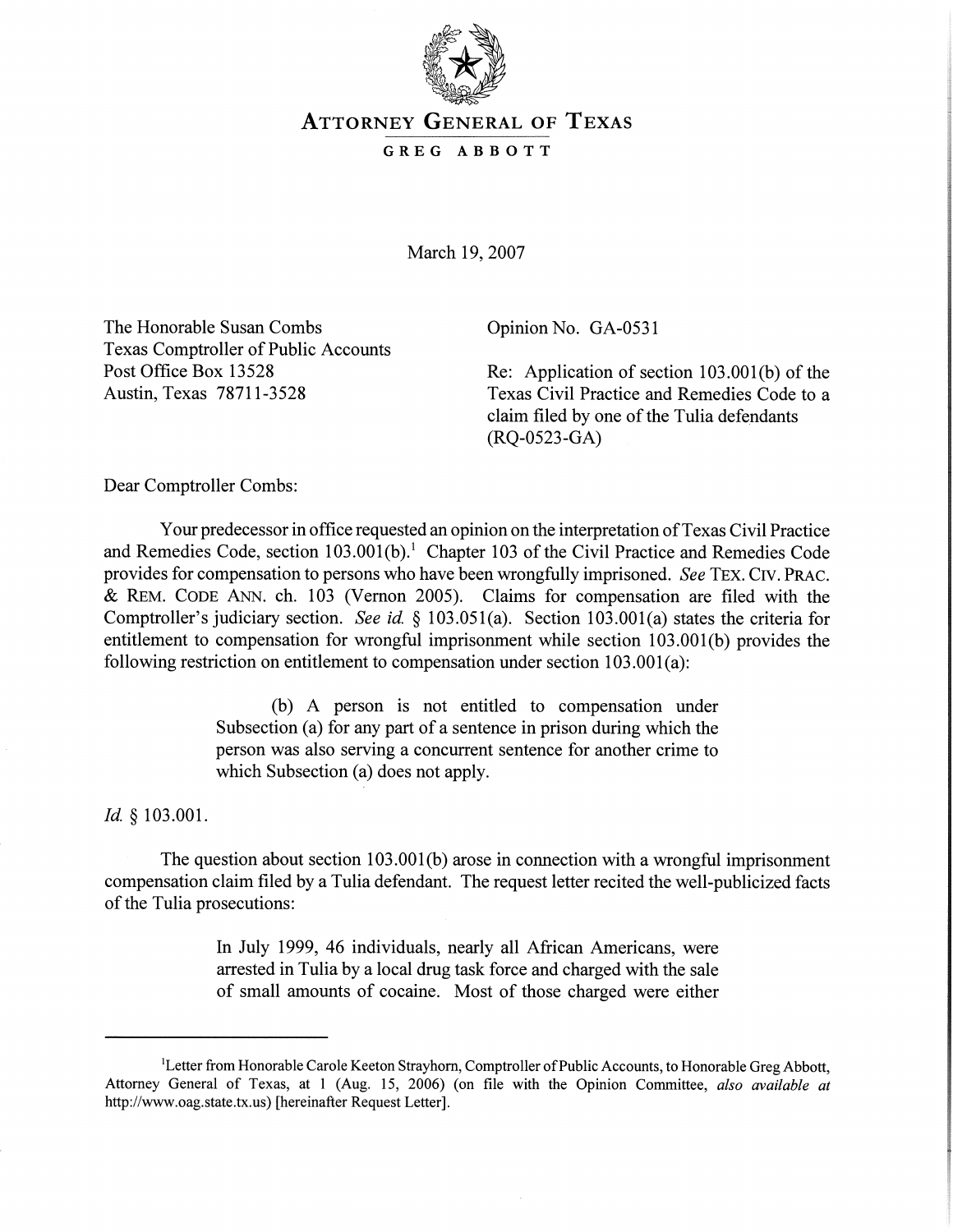convicted in the 242nd District Court of Swisher County or entered into plea bargains to avoid the risk of a certain conviction. . . .

Following a state investigation and an investigation of the undercover agent involved in the arrests, the arrests and convictions were discredited. In August 2003, the Governor pardoned 35 of the individuals who had been convicted.

Request Letter, supra note 1, at 1.

The Comptroller received a claim for compensation under chapter 103 from a Tulia defendant who was among those pardoned by the Governor. See id. At the time of the Tulia prosecutions, this individual had a previous conviction for an unrelated felony offense in Potter County involving possession of a controlled substance. See id. at 2. The individual had been granted probation for the Potter County offense and thus was not serving a sentence in prison prior to the Tulia prosecutions. Solely because of the Tulia arrest and conviction, his probation for the Potter County offense was revoked. Id. As a result, this individual served time in prison for the unrelated drug offense in Potter County concurrently with the time served in prison for the Tulia conviction. Id. The request letter pointed out that these facts raise an issue under section 103.001(b) of the Civil Practice and Remedies Code, which provides that a person is not entitled to compensation "for any part of a sentence in prison during which the person was also serving a concurrent sentence for another crime to which Subsection (a) does not apply." TEX. CIV. PRAC. & REM. CODE ANN. § 103.001(b) (Vernon 2005). Your predecessor also stated that claims of similarly situated Tulia defendants would soon be filed, and asked whether she might approve a claim for compensation under chapter 103, Civil Practice and Remedies Code, "where there is a complete concurrency between the sentence for the wrongful imprisonment and for an unrelated offense if the concurrency occurred solely because of the wrongful imprisonment." Request Letter, *supra* note 1, at 2.

The task before us is to determine the meaning of section 103.001(b). The primary objective in construing a statute is to ascertain and give effect to the Legislature's intent. See Tex. Dep't of Transp. v. City of Sunset Valley, 146 S.W.3d 637, 642 (Tex. 2004); McIntyre v. Ramirez, 109 S.W.3d 741,745 (Tex. 2003). In discerning the Legislature's intent, the courts begin with the "plain and common meaning of the statute's words." State ex rel. State Dep't of Highways & Pub. Transp. v. Gonzalez, 82 S.W.3d 322, 327 (Tex. 2002). If the statutory language is unambiguous, we must interpret it according to its terms. See McIntyre, 109 S.W.3d at 745. We follow these rules of statutory construction in addressing the meaning of section 103.001.

Section  $103.001(a)$  provides that a person is entitled to compensation if:

(1) the person has served in whole or in part a sentence in prison under the laws of this state; and

(2) the person: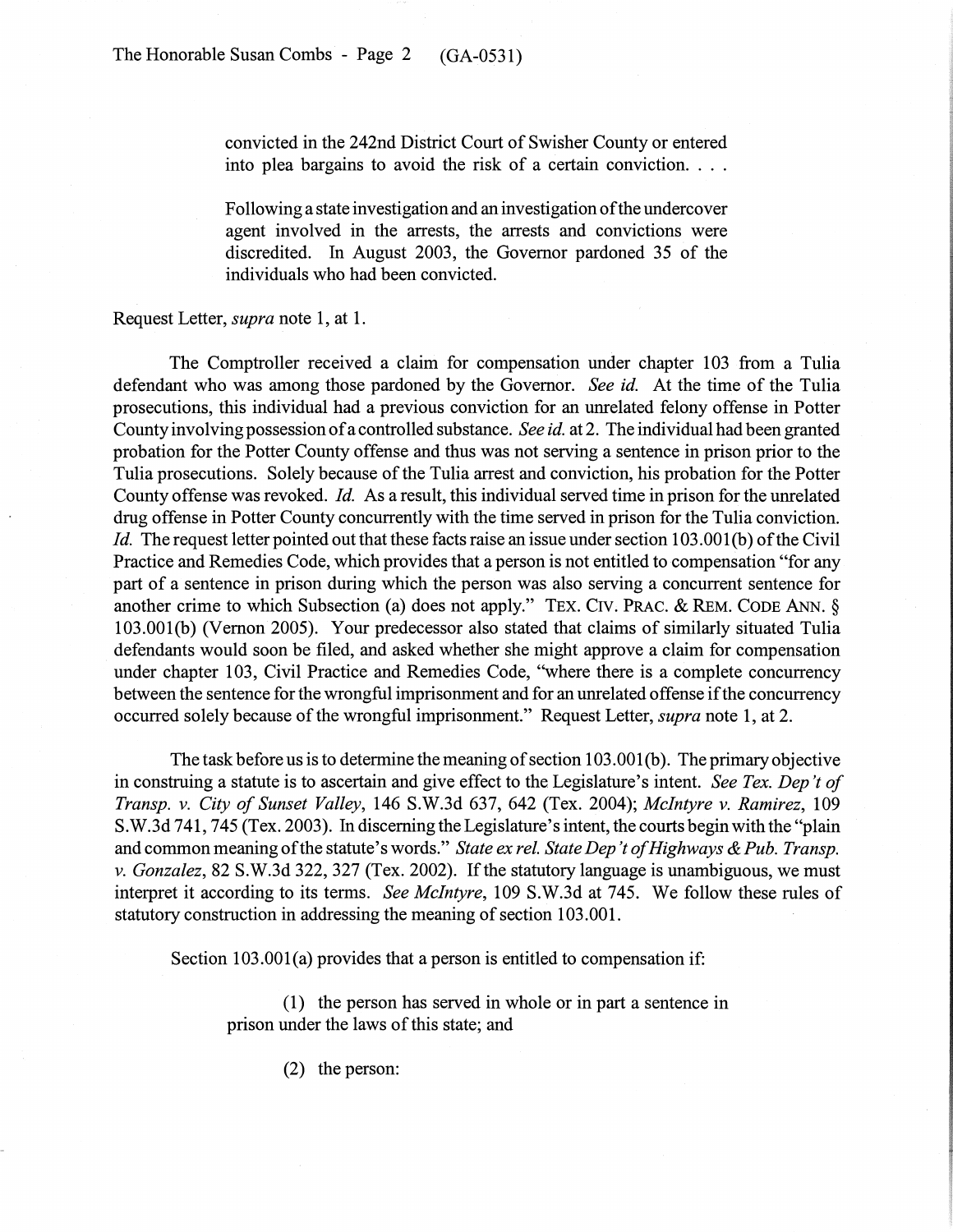The Honorable Susan Combs - Page 3 (GA-053 1)

## (A) has received a full pardon on the basis of innocence for the crime for which the person was sentenced . . . .

TEX. CIV. PRAC. & REM. CODE ANN. *5* 103.001(a) (Vernon 2005). There appears to be no dispute that section 103.001(a) by itself applies to the Tulia defendant at issue: he "sewed in whole or in part a sentence in prison under the laws of this state" and "received a full pardon on the basis of innocence" for the Tulia conviction. **See** *id.;* Request Letter, *supra* note 1, at 1. However, under section 103,001(b), a defendant who serves a concurrent sentence in prison for an unrelated crime is not entitled to compensation if section 103.001(a) does not also apply to that concurrent sentence. TEX. CIV. PRAC. & REM. CODE ANN. *5* 103.001(b) (Vernon 2005). Because the Tulia defendant served "a sentence in prison" for the unrelated crime, the determinative issue is whether the full pardon was for "the crime *for which"* the defendant sewed the concurrent sentence. **See** *id. 5*  103.001(a) (emphasis added).

The plain and common meaning of the word "for" in this context is "because of." **See**  MERRIAM-WEBSTER'S COLLEGIATE DICTIONARY 488 (1 lth ed. 2003). While it is true that the concurrent sentence in prison was served because of the unrelated crime, it is equally true that such sentence was served because of the Tulia crime. And even though the pardon was applicable directly to, and only to, the Tulia crime, it was applicable to both prison sentences. Thus, in accordance with section 103.001(a), the defendant "received a full pardon on the basis of innocence for the crime for which" *both* prison sentences were sewed. **See** TEX. CIV. PRAC. & REM. CODE ANN. *5* 103.001 (a) (Vernon 2005). In sum, but for the wrongful Tulia conviction the defendant would not have served the concurrent prison sentence, and thus subsection  $(a)(2)(A)$  applies to the concurrent sentence, and thus subsection (b) does not eliminate the defendant's entitlement to compensation for the Tulia sentence. $2$ 

Accordingly, the Comptroller may approve a claim for compensation under chapter 103 of the Civil Practice and Remedies Code where there is a concurrency between the prison sentences for the wrongful imprisonment and for an unrelated offense if the concurrent sentence was served solely because of the wrongful conviction.

<sup>&#</sup>x27;Note that any such "but-for" analysis would not include a *crime* that would not have been committed but for the conviction (e.g., assault committed by the defendant while in prison for the pardoned crime). A sentence for such a crime is not served "because of" the pardoned conviction. *See* TEX. CIV. PRAC. & REM. CODE ANN.  $\frac{103.001(a)(2)}{2}$ (Vernon 2005).